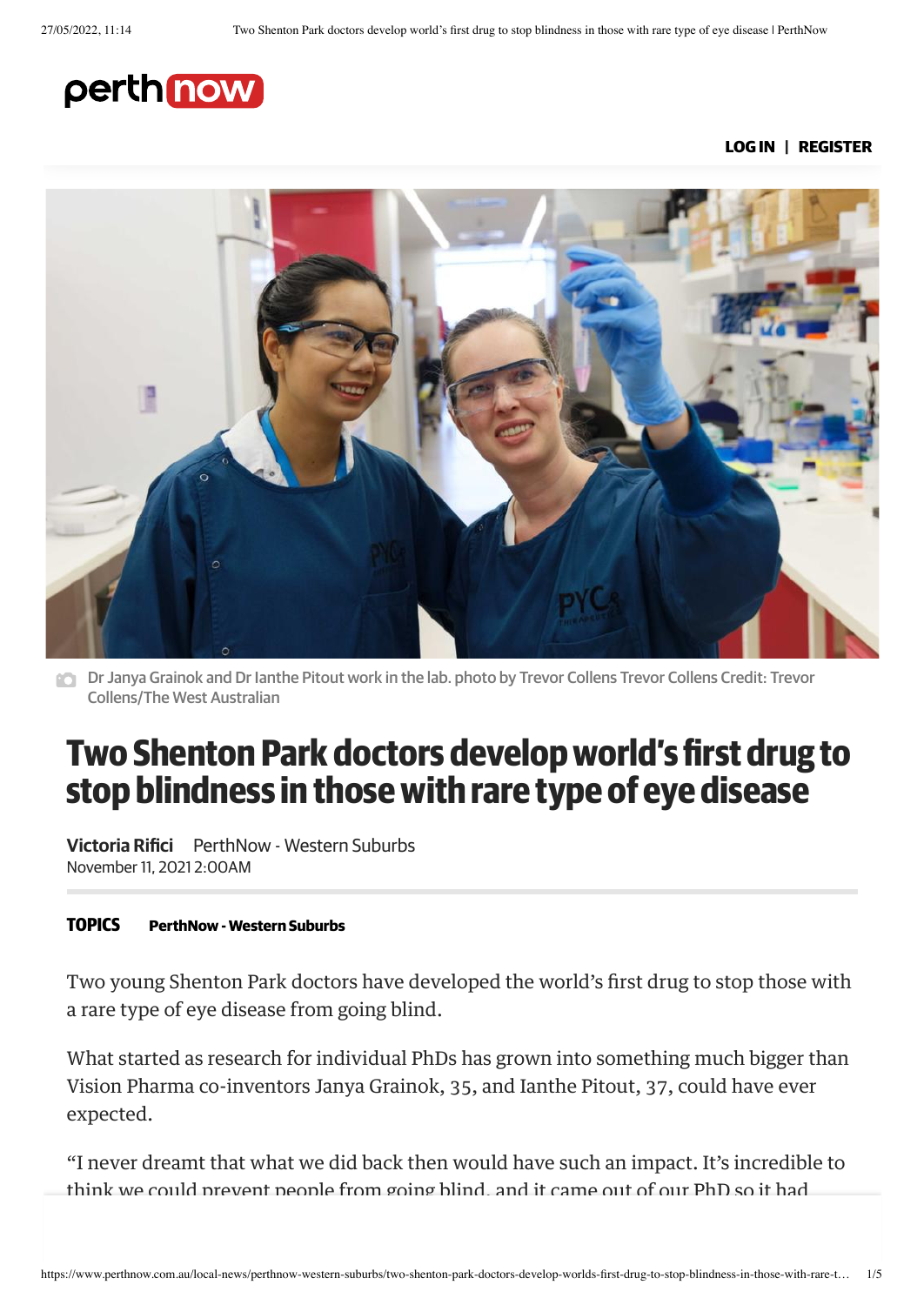The doctors, along with WA Lions Eye Institute ophthalmologist Dr Fred Chen and PYC Therapeutics' chief scientific officer Professor Sue Fletcher, developed a drug to treat the blinding eye disease retinitis pigmentosa type 11.

The lifesaving drug dubbed VP-001 has been described as "precision medicine" which will work to prevent the "progressive loss of vision" seen in patients with RP11.

Vision Pharma Ltd was last week named 2021 Western Australian Innovator of the Year for developing the world-first treatment. It was awarded \$70,000, which the Nedlandsbased biotech company said would go to the Lions Eye Institute for the purpose of running genetic testing on patients with RP.

This will tell patients which type of RP they have and inform the Lions Eye Institute which patients will be eligible for upcoming clinical testing of the drug.

People living with the rare type of eye disease usually lose their night vision during childhood, then peripheral vision in early adulthood, and reach total blindness when they are between 40 and 50 years old.

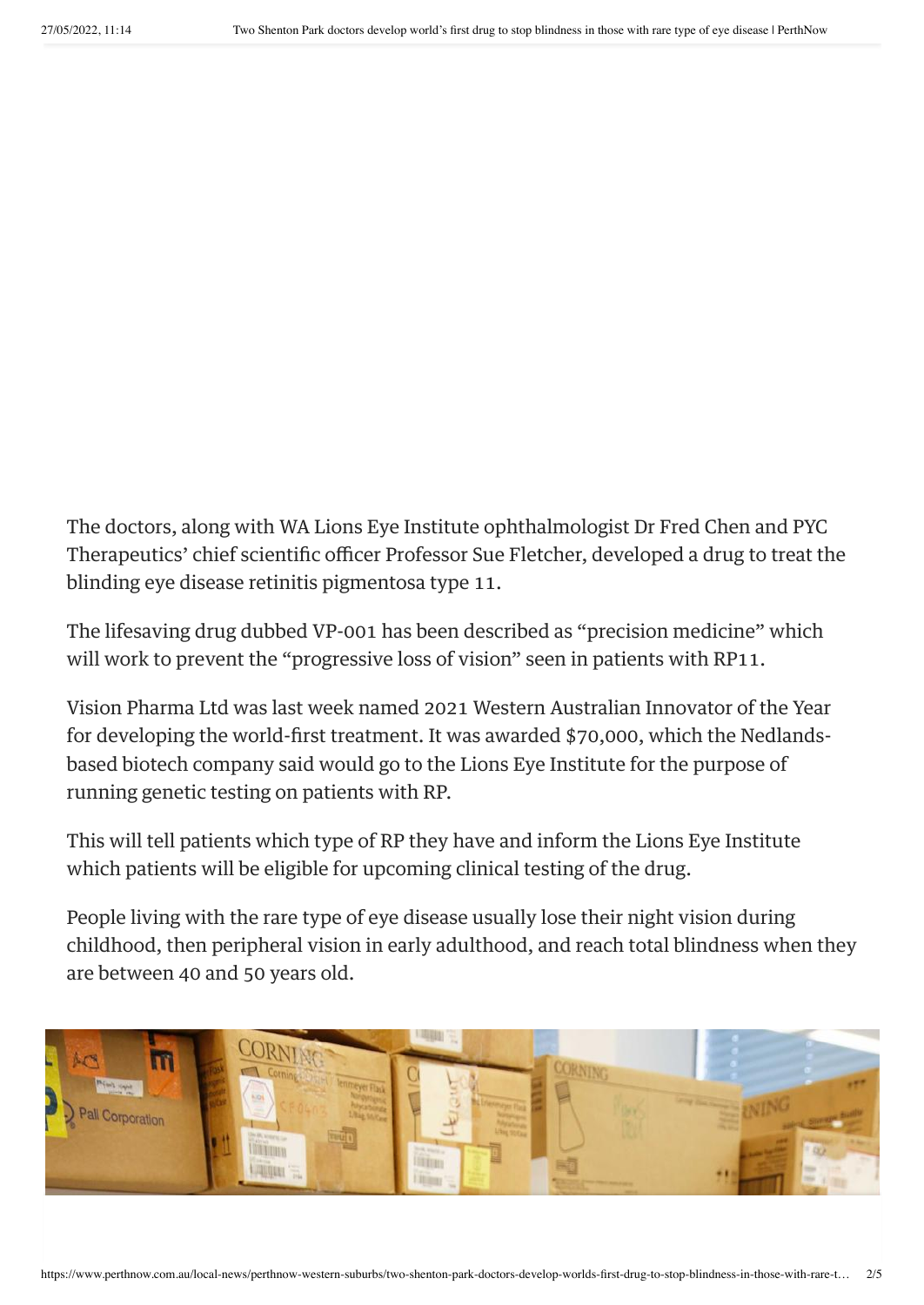

Vision Pharma co-inventors Ianthe Pitout and Janya Grainok. Credit: Trevor Collens/The West Australian

Before VP-001 was invented by the Vision Pharma team there was no treatment available for patients with RP11 but the new medicine aims to "halt the disease progression".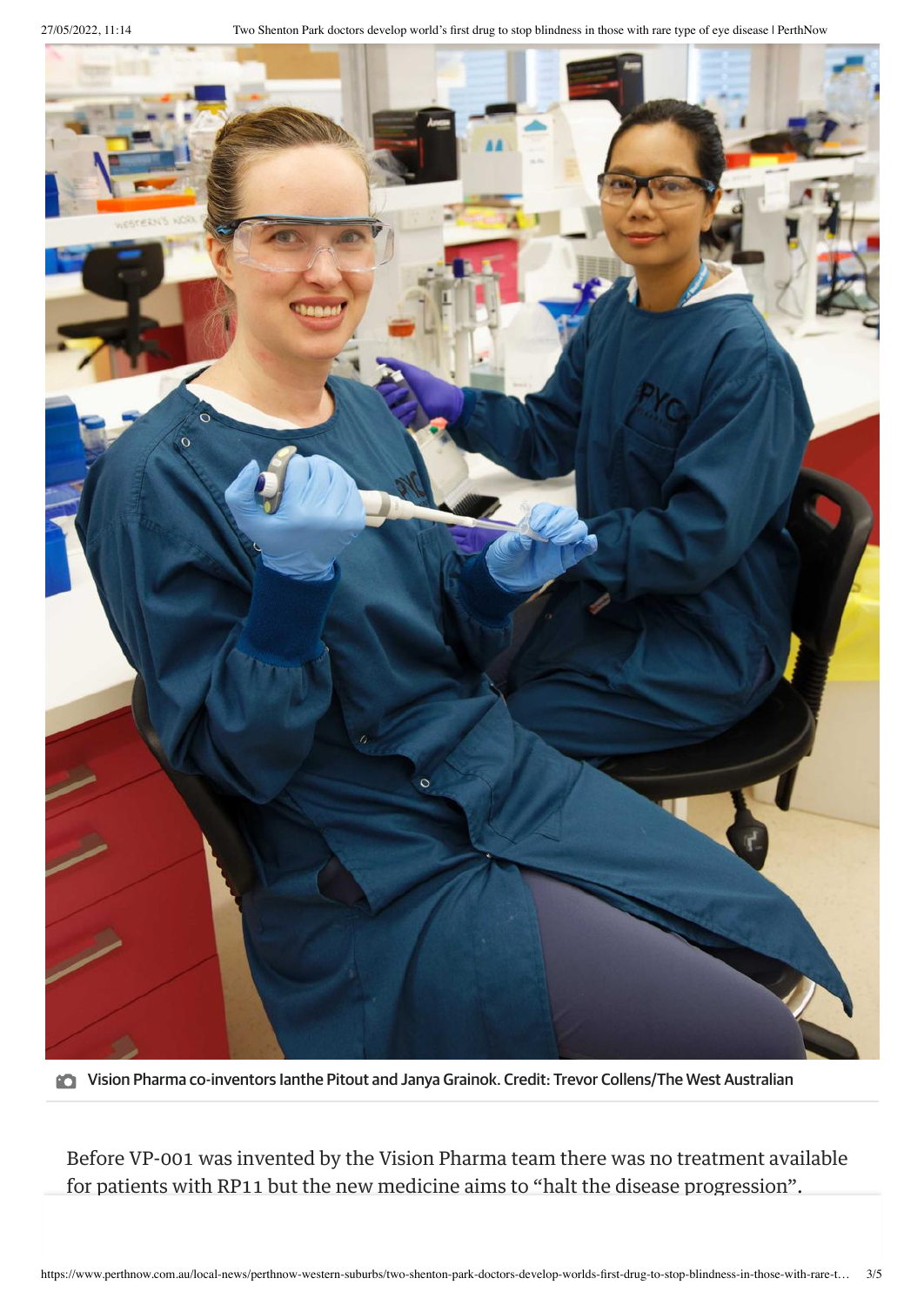According to Vision Pharma, the drug has shown to be effective in "retina-in-a dish models" derived from patients with RP11.

Dr Pitout said the rare type of RP affected one in 60,000 people, with those with parents who both have the gene at a 50-50 risk of being diagnosed.

"The best we can do is to stop degeneration  $-$  it would delay the loss of vision or slow down or stop or inhibit the loss," Dr Pitout said.

Dr Pitout and Dr Grainok could not say when the drug would be available on the market but said it was set to undergo clinical trials in WA.

| <b>Doctor Tells: Do You Have Too Much Belly</b><br><b>Fat? (Eat This Before Bed)</b> |                                    |                                                                           | We Tested HelloFresh But Didn't Expect<br><b>The Surprising Results</b>            |  |
|--------------------------------------------------------------------------------------|------------------------------------|---------------------------------------------------------------------------|------------------------------------------------------------------------------------|--|
| <b>SPONSORED</b><br><b>Gundry MD</b>                                                 |                                    | <b>SPONSORED</b><br>The Daily Foodies                                     |                                                                                    |  |
| <b>Bowels: A Simple Trick</b><br><b>To Empty Them</b><br><b>Completely</b>           | get health cover from<br>\$26/week | <b>Born in the 60s? You could</b>                                         | <b>This Simple Trick Fights</b><br><b>Joint Pain and Arthritis (Try</b><br>It Now) |  |
| <b>Doctor Reveals: A Simple Trick For</b><br><b>Prostate Problems</b>                |                                    | <b>Selling Fast</b>                                                       | <b>Why These Indigenous Designed Quilts Are</b>                                    |  |
| <b>SPONSORED</b><br>Prostate Help                                                    |                                    | <b>SPONSORED</b><br>Yarn.com                                              |                                                                                    |  |
| <b>3 Simple Steps to Start</b><br><b>Earning with Online Surveys</b>                 |                                    | Want a resume that will<br>get you that interview?                        | <b>This Is The Present</b><br><b>Everybody Talks About.</b>                        |  |
| Want to download a free cover<br>letter template?                                    |                                    | See Everything from Miles Away Like You Are<br><b>Standing Next to It</b> |                                                                                    |  |
|                                                                                      |                                    |                                                                           |                                                                                    |  |